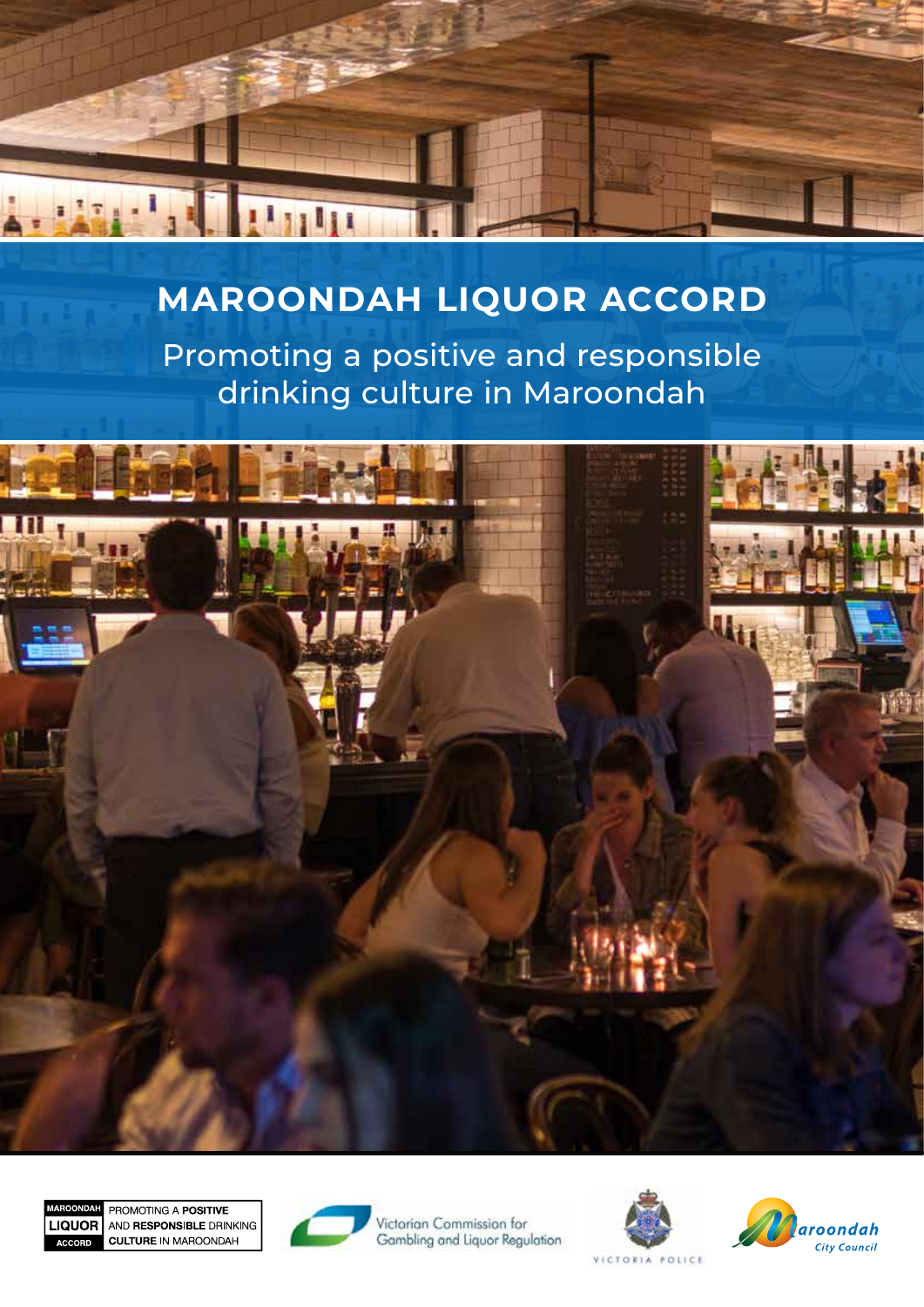## **Contents**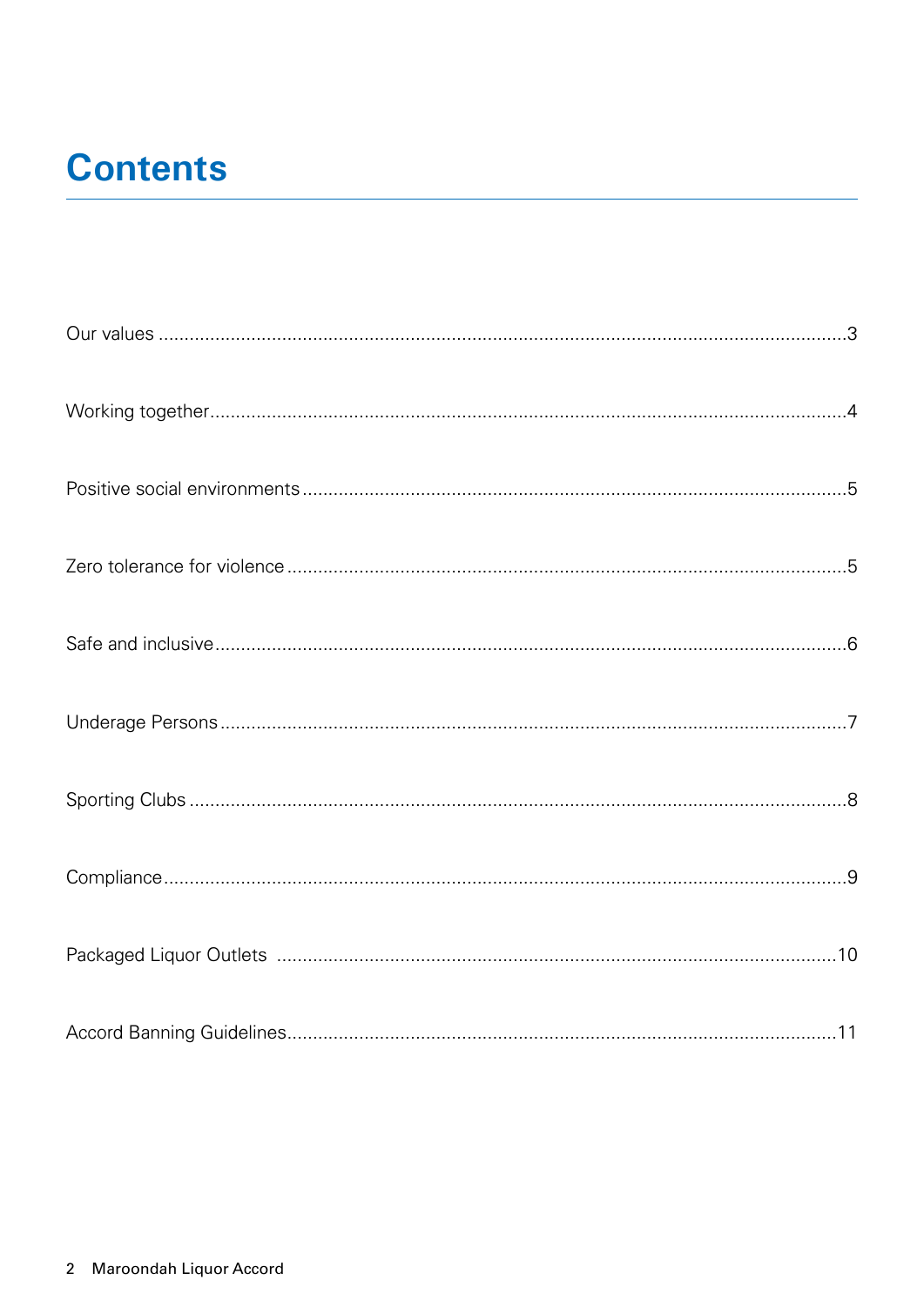### <span id="page-2-0"></span>**MAROONDAH** PROMOTING A POSITIVE **LIQUOR** AND RESPONSIBLE DRINKING **CULTURE IN MAROONDAH ACCORD**

## **Our values**

- **1** We are the collective voice of licensees in Maroondah and contribute to a vibrant local economy.
- **2** We work together to provide positive social environments where alcohol is enjoyed.
- **3** We endeavour to make our venues safe and inclusive for everyone.
- **4** We have zero tolerance for violence, harassment or any form of anti-social behaviour.
- **5** We aim to protect the future of our community by not serving alcohol to under 18's or those supplying it to them.
- **6** We support Victoria Police, the Victorian Commission for Gambling and Liquor Regulation (VCGLR) and Maroondah City Council to monitor compliance with liquor laws.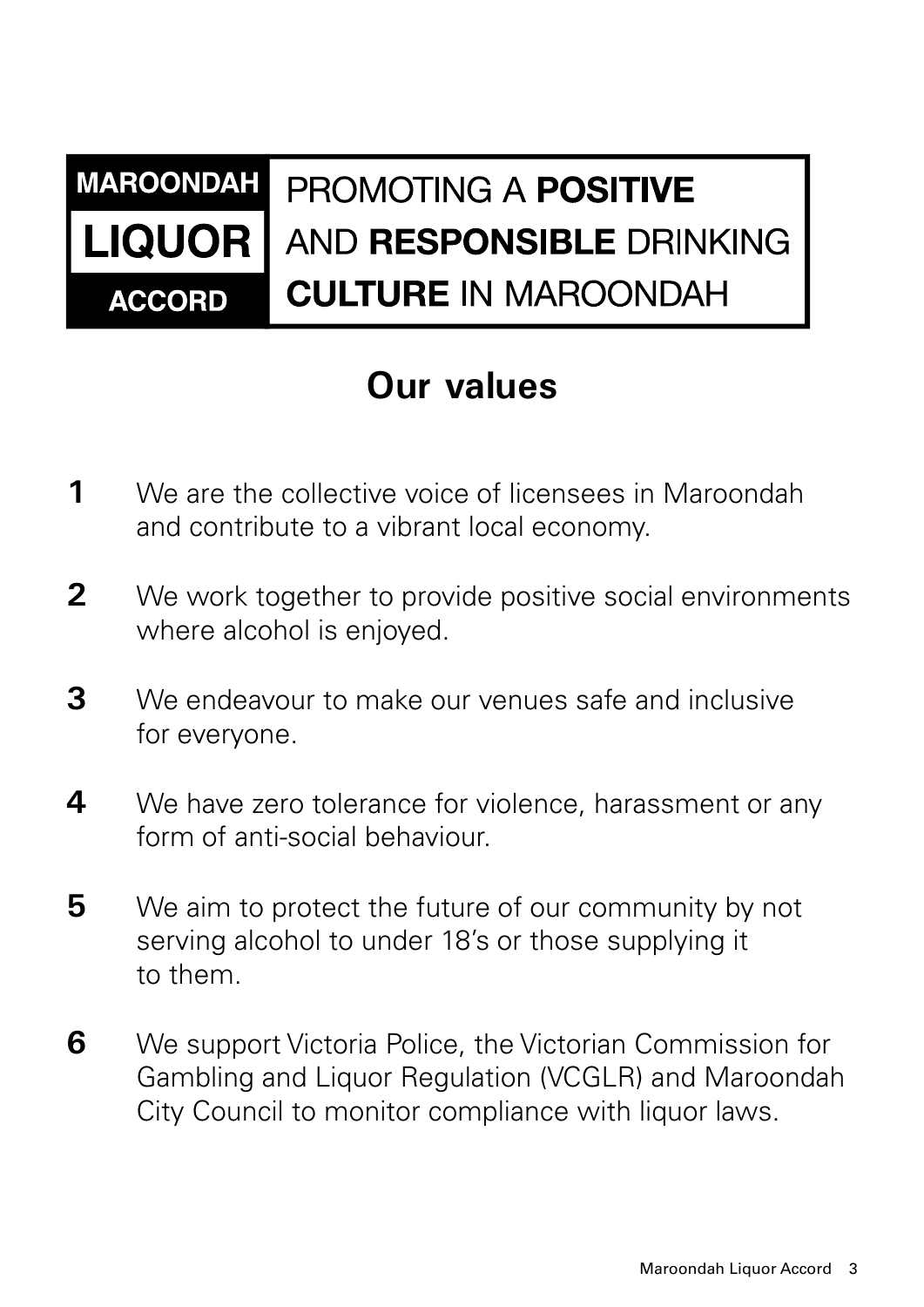## <span id="page-3-0"></span>**Working together**

We are the collective voice of licensees in Maroondah and contribute to a vibrant local economy.

The Maroondah Liquor Accord was launched in November 2015 and since that time has enjoyed strong membership and vibrant engagement with a broad range of licensees from hotels, licensed restaurants/ cafe's, licensed clubs, packaged liquor outlets, cinemas and sporting clubs.

The Accord is supported by a voluntary Executive Committee, with representatives from a range of venue types.

Membership is voluntary. Members meet regularly to network, learn and collaborate on topics of mutual interest.

Meetings are convened in conjunction with the Accord Executive, Victoria Police, the Victorian Commission for Gambling and Liquor Regulation (VCGLR) and Maroondah City Council.

A licensee chairs the meeting and provides a venue.

Members are encouraged to display their Accord membership certificate in a prominent position in their premises.

Maroondah City Council maintains information about the Maroondah Liquor Accord on its website.

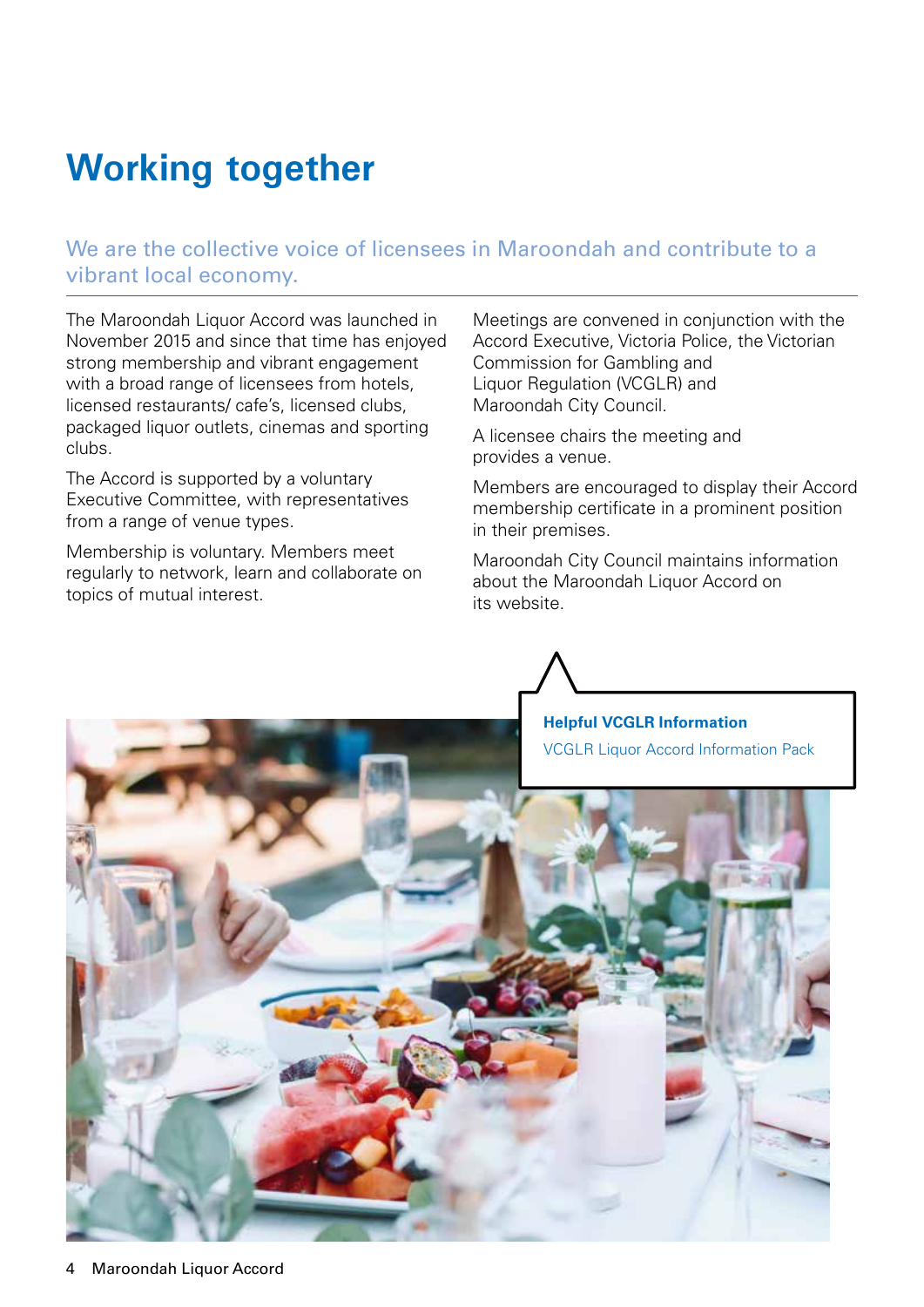## <span id="page-4-0"></span>**Positive social environments**

We work together to provide positive social environments where alcohol is enjoyed.

### We will

- ∙ encourage patrons to drink moderately and responsibly
- ∙ ensure all staff are trained in RSA
- ∙ actively monitor the behaviour of patrons who consume alcohol
- ∙ remind staff about the early signs of intoxication and the importance of intervening early
- ∙ promote and offer low-alcohol drinks, alcohol-free drinks, water and snacks
- ∙ display the RSA Principles poster in staffrooms
- ∙ respect local amenities and reduce the risk of disruptive behaviour by patrons

### **Zero tolerance for violence**

We have zero tolerance for violence, harassment or any form of anti-social behaviour.

### We will

- ∙ monitor and discourage anti-social behaviour in and around licensed premises
- ∙ employ only licensed crowd controllers
- ∙ ensure all staff, including security staff, are easily identifiable by their name tag and uniform
- ∙ ensure CCTV equipment is operating efficiently (if applicable)
- ∙ provide CCTV footage in a timely manner when requested by Victoria Police or VCGLR Compliance Inspectors (if applicable)
- ∙ keep the incident register up-to-date
- ∙ maintain good communication with Victoria Police and advise them in advance of any events likely to increase patronage.

### **Helpful VCGLR Information**

- Training for licence applicants
- Understanding your Liquor Licence
- Plans of licensed premises fact sheet
- VCGLR Intoxication guidelines
- VCGLR 'Design Guidelines for Licensed Premises'
- VCGLR RSA Principles Poster

#### **VCGLR liquor licensing fact sheet**

**Barring Powers** 

#### **Other resources**

• VCGLR Intoxication Guidelines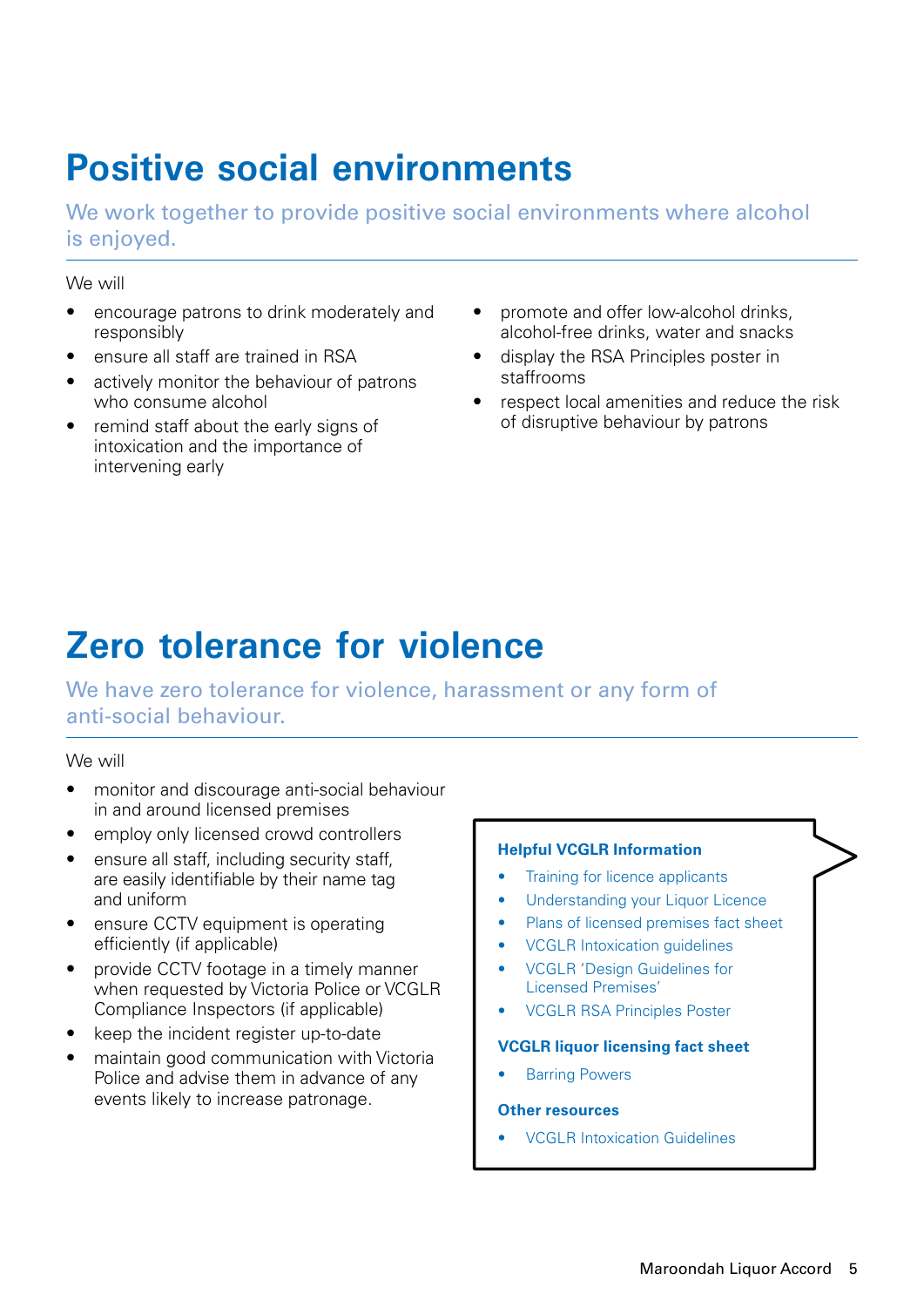# <span id="page-5-0"></span>**Safe and inclusive**

### We endeavour to make our venues safe and inclusive for everyone.

### We will

- ∙ train staff how to deal with difficult customers
- ∙ treat all patrons with respect regardless of gender, sexuality, race or religion
- ∙ refrain from using promotional material or social media posts that are explicit, degrading, sexist or target specific groups of people and show them in a bad light
- ∙ implement the 'Ask for Angela' safety campaign, if appropriate for our venue
- ∙ notify other Accord member venues of problematic patrons
- ∙ refuse drunk, violent or quarrelsome persons to enter or remain on our premises.

### **Helpful VCGLR Information**

• Guidelines for Responsible liquor advertising and promotions

#### **Other resources**

• 'Ask for Angela' checklist for venues (contact Maroondah City Council)

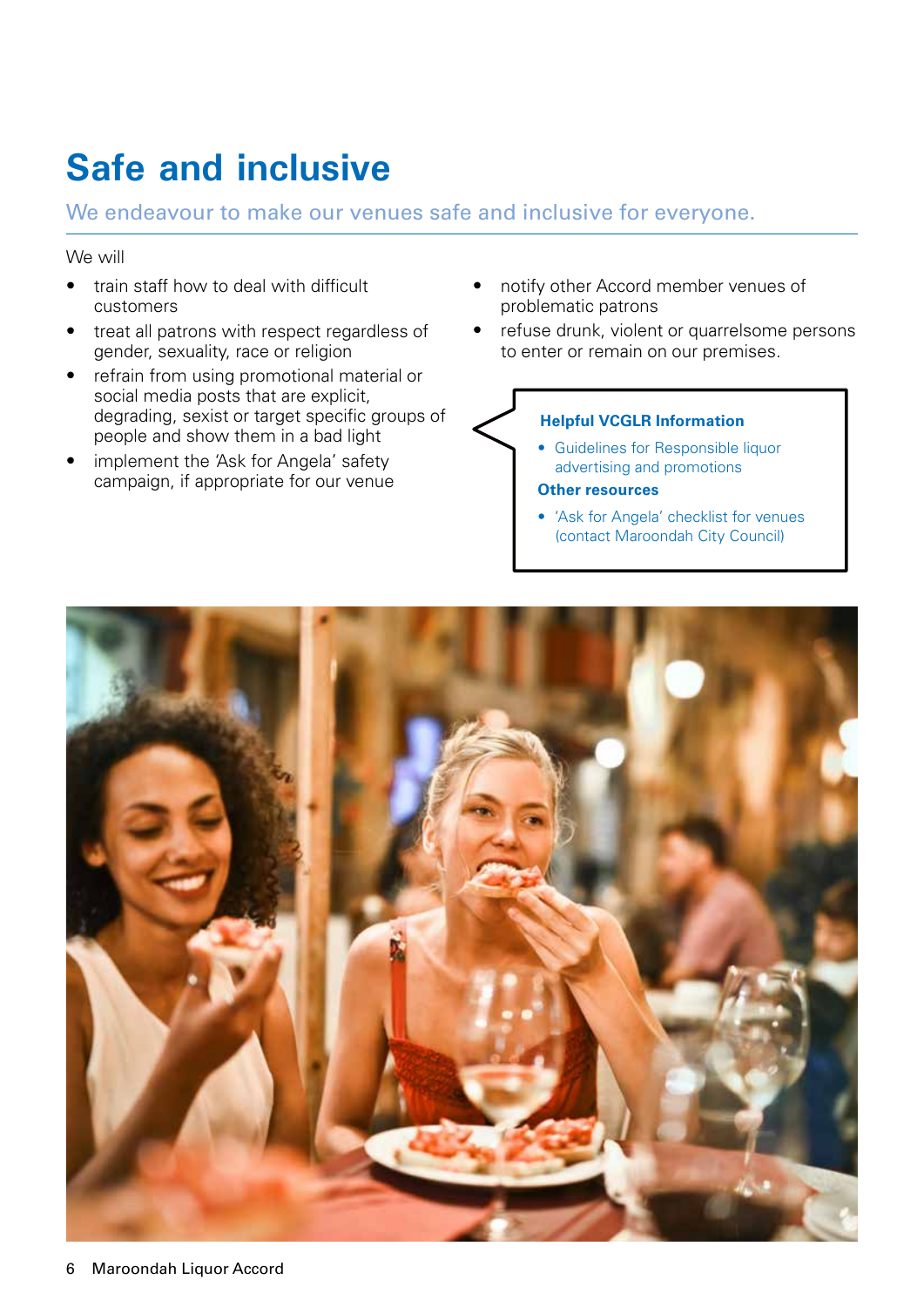## <span id="page-6-0"></span>**Underage persons**

We aim to protect the future of our community by not serving alcohol to under 18's or those supplying it to them.

We will

- ∙ adhere to legislation regarding when a minor is permitted in a licensed venue\*
- ∙ model responsible alcohol consumption when minors are present, particularly in sporting clubs and at community events
- ∙ check photo ID and date of birth of all patrons who look under 25 years old
- ∙ refuse entry to people who have no ID\*
- ∙ refuse service to any adult reasonably suspected of supplying alcohol to an underage person
- ∙ increase vigilance in checking identification during 'Schoolies' periods or events targeted at young people

*\*Note: Some licences allow a minor to be on the premises under certain conditions eg with a 'responsible adult' or during certain times such as having meal, are employed, completing VCGLR training. See VCGLR information listed below.*



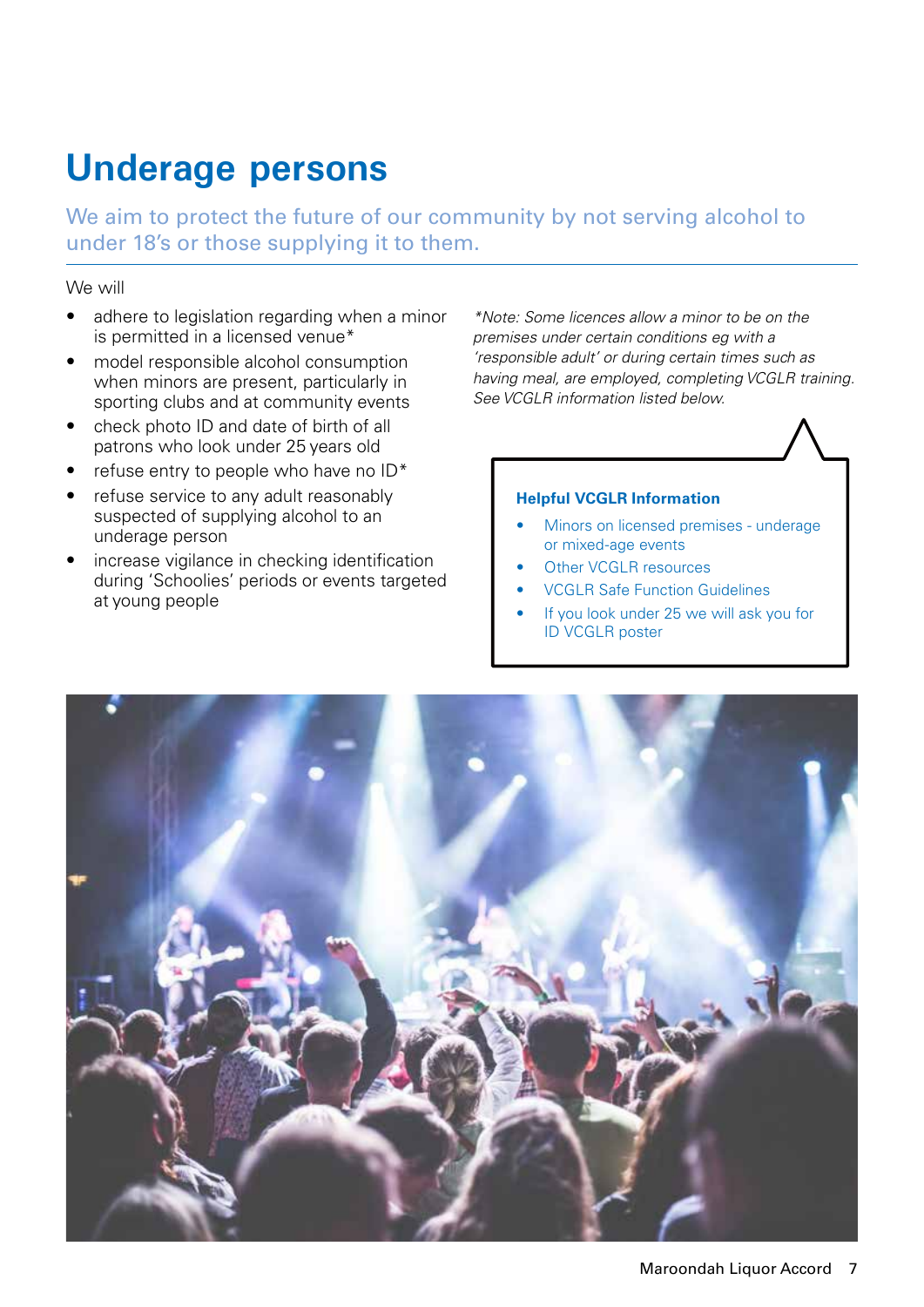# <span id="page-7-0"></span>**Sporting clubs**

Sporting clubs play a vital role in the health and wellbeing of our community. Along with physical fitness benefits, participation in a sports club provides social connection, friendships and a strong sense of belonging.

### We will

- ∙ undertake the VCGLR "Start of Season Liquor Licence Self-Audit" at the beginning of every season
- ∙ serve alcohol responsibly and only in standard drink sizes
- ∙ provide free water at all times and have food available while people are drinking
- never serve minors and always check photo ID and date of birth of all patrons who look under 25 years old
- ∙ decline the purchase of the alcohol where there are reasonable grounds for considering that an adult is purchasing alcohol for a minor
- ∙ ensure all staff understand where the red line is located
- ∙ have a plan to manage intoxicated or drunk customers
- ∙ record all incidents in an incident register
- ∙ display Liquor Licence and VCGLR compulsory signage where everyone can see it.

∙ liaise with Maroondah Sport & Recreation team before any changes to our liquor licence.

### **VCGLR liquor licensing fact sheet**

- Minors on licensed premises
- VCGLR Start of Season Self-Audit

#### **Free VCGLR posters**

- Our Club is Liquor Licence Ready
- Free Water Available
- RSA Principles
- Warning No Alcohol Past this Point
- Signing in

### **Good Sports resources**

• Club Function Guidelines

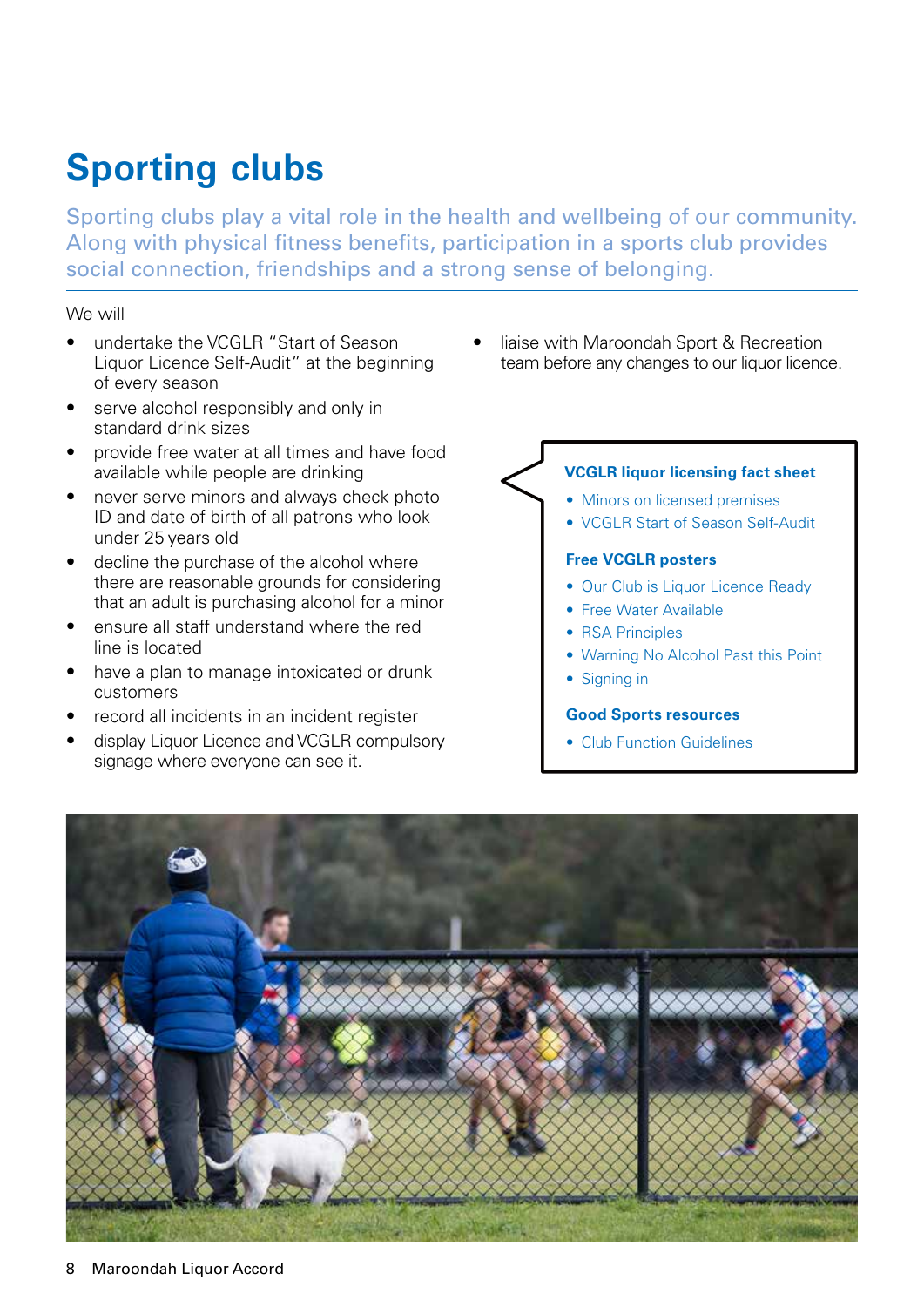# <span id="page-8-0"></span>**Compliance**

We support Victoria Police, the VCGLR and Maroondah City Council to monitor compliance with liquor laws.

### We will

- ∙ ensure all staff understand our liquor licence conditions and red line plan
- ∙ display mandatory VCGLR signage
- ∙ use non-glass drinking containers to reduce intentional or accidental injuries where possible
- employ appropriate numbers of staff
- ∙ promote non-alcoholic beverages and snacks and provide free water
- ∙ refrain from pricing practices or promotions that encourage rapid or excessive consumption of alcohol, drunkenness or anti-social behaviour.

### **VCGLR Liquor Licensing Fact Sheets:**

- Required signage for licensed premises
- Responsible liquor advertising and promotions
- Plans of licensed premises

#### **Other resources**

- Liquor Control Reform Act 1998
- VCGLR Responsible Service of Alcohol (RSA) obligations poster
- VCGLR Licensee Q&A
- VCGLR Start of Season self-check audit (for sporting clubs)

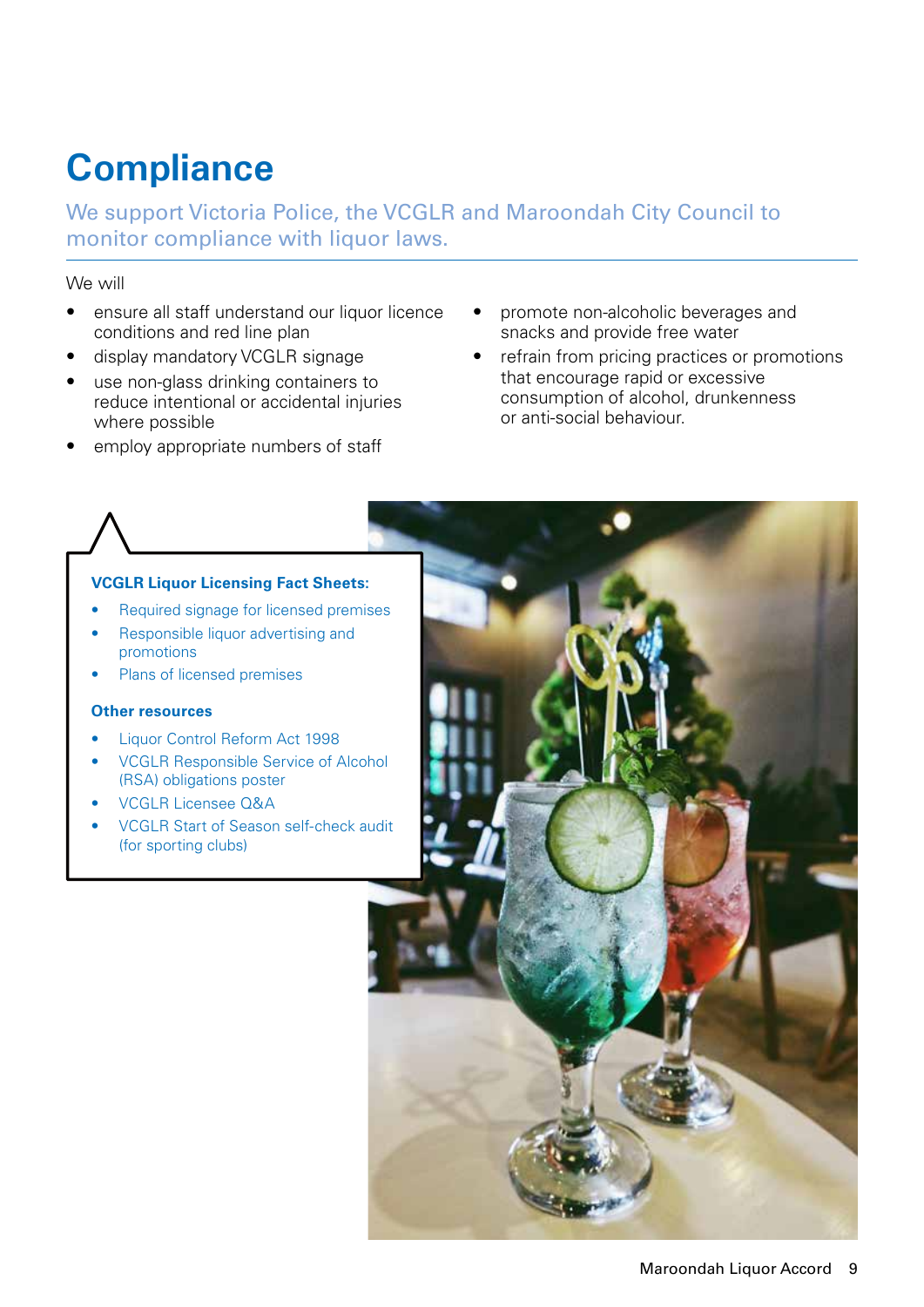## <span id="page-9-0"></span>**Packaged Liquor Outlets**

Packaged Liquor Outlets increase the availability of alcohol through greater density, convenient locations and extended opening hours. Members of the Maroondah Liquor Accord will act responsibly in the service of alcohol while contributing to a safe community.

We will

- ∙ adhere to the VCGLR 'Packaged Liquor Code of Conduct'
- ∙ develop a 'House Rules' document for our venue and maintain and conduct regular checks
- ∙ decline the purchase of alcohol where there are reasonable grounds for considering that an adult is purchasing alcohol for a minor
- ∙ ensure that minors are only allowed in a packaged liquor or late night (packaged liquor) licensed premises if they are employed in duties other than the supply of liquor or if they are in the company of a parent or a responsible adult acting in the place of a parent
- ∙ ensure all staff have completed an approved RSA course and are up to date with refresher certificates
- ∙ keep accurate records of any incidents in an incident register and follow up where necessary
- ∙ ask all customers who look under the age of 25 for identification and refuse service if ID is not provided
- ∙ train all staff in conflict resolution, to assist with aggressive or intoxicated customers. This will include a procedure for refusal of service.

Adhere to agreed community standards as follows:

- ∙ Any customer who shows signs of intoxication will be refused service.
- ∙ Any customer wearing a school uniform will be refused service regardless of age/ identification.
- ∙ Uphold these standards to promote the safe consumption of alcohol within our community and to avoid the appearance of impropriety.

### **Compulsory VCGLR signage**

- **Liquor Licence**
- Do not attempt to buy liquor for under 18s
- Intoxicated? Drunk? Disorderly?
- Under 18? No Supply
- Free call 24-hour number for Directline (counselling, information and referral)

### **Other resources**

- VCGLR Packaged Liquor Code of Conduct
- VCGLR Packages Liquor Licence House Rules
- Packaged liquor and late night (VCGLR Packaged Liquor Guidelines) licence Self-paced guide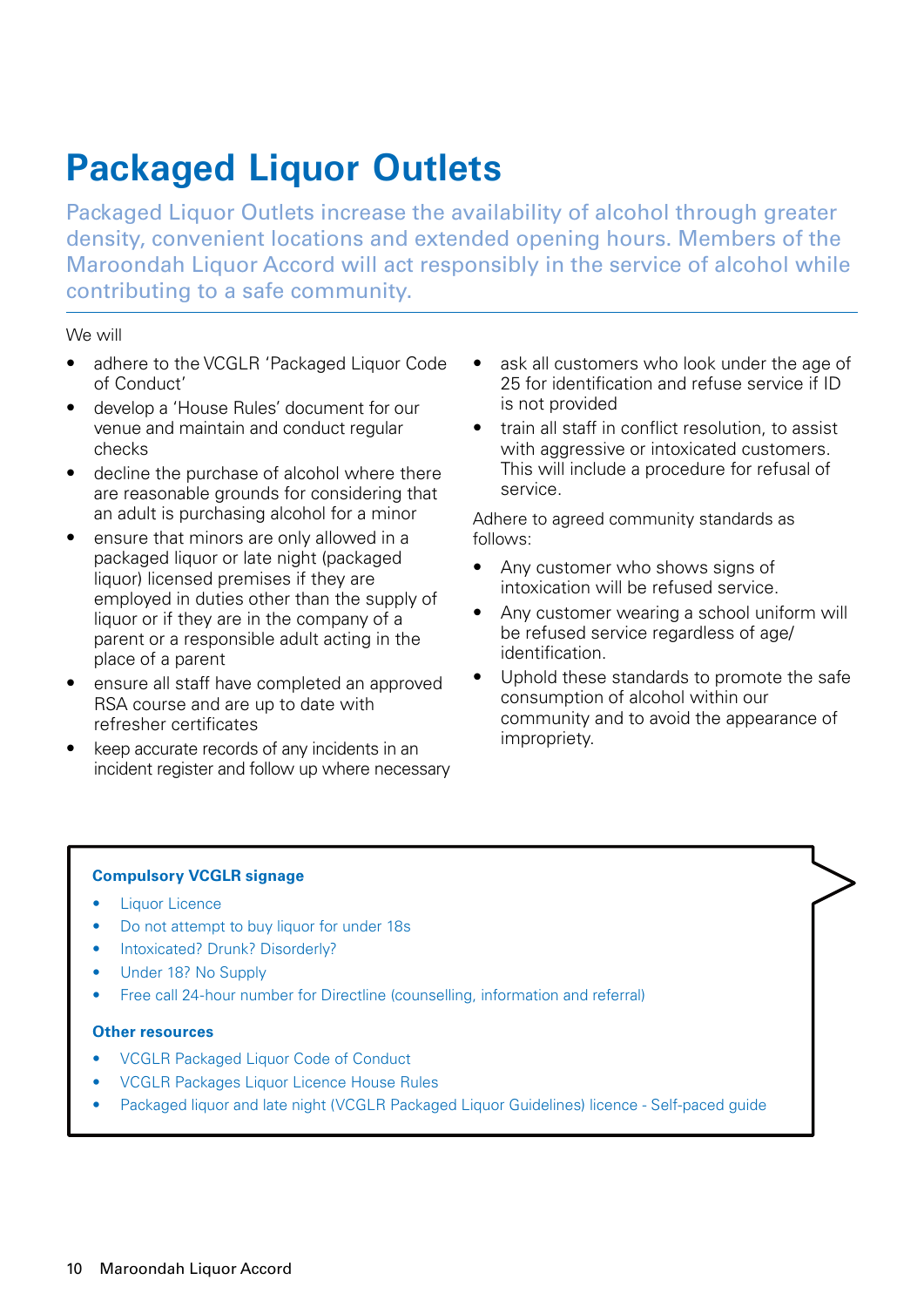## <span id="page-10-0"></span>**Accord Banning Guidelines**

The *Liquor Control Reform Act 1998* states that liquor forum members who are party to a liquor accord may make provisions regarding the authorisation of licensees and permittees to ban patrons and share information about banned patrons.

To assist licensees and permittees who are members of liquor accords, these guidelines have been introduced to ensure that liquor accord bans are implemented for the purpose of minimising harm arising from the misuse and abuse of alcohol in relation to behaviour that has occurred in or around licensed premises.

Prior to implementing a liquor accord ban, the Maroondah Liquor Accord agrees that they will be mindful of the principles of natural justice (also known as procedural fairness).

The principles of natural justice ensure the process by which a decision is made is fair and reasonable. In order to maintain natural justice each person which the liquor accord will consider banning will be offered the right to request a review of the banning decision and the opportunity to present one's case.

When formulating the banning policy all parties to the Accord must ensure that the banning provisions regarding the banning:

- ∙ are non-discriminatory and are open and transparent
- ∙ include accurate record keeping processes and have clear and appropriate decision-making quidelines
- ∙ do not breach the Charter of Human Rights and Responsibilities 2006 and privacy legislation
- ∙ provide an opportunity for the (potentially) banned person to request a review of the ban
- ∙ include fair and reasonable banning periods
- ∙ include appropriate notification of a ban (eg a set of letters notifying the banned person of the ban, the process by which to request a review of the ban, the expiry of the ban and a warning letter (if applicable).

### **Release of information for the purpose of enforcing the Accord ban**

Information will only be disclosed as provided in Section 146D of the *Liquor Control Reform Act 1998* for the effective and efficient enforcement of the ban.

This information disclosed is subject to the following:

- ∙ The disclosure is for the purpose of enforcing a liquor accord ban.
- ∙ The licensee or permittee must undertake not to engage in any unauthorised distribution or public display of the information, and must ensure they comply with privacy obligations.
- ∙ All previous versions of banned lists must be discarded responsibly.

### **VCGLR liquor licensing fact sheet**

**Barring Powers**